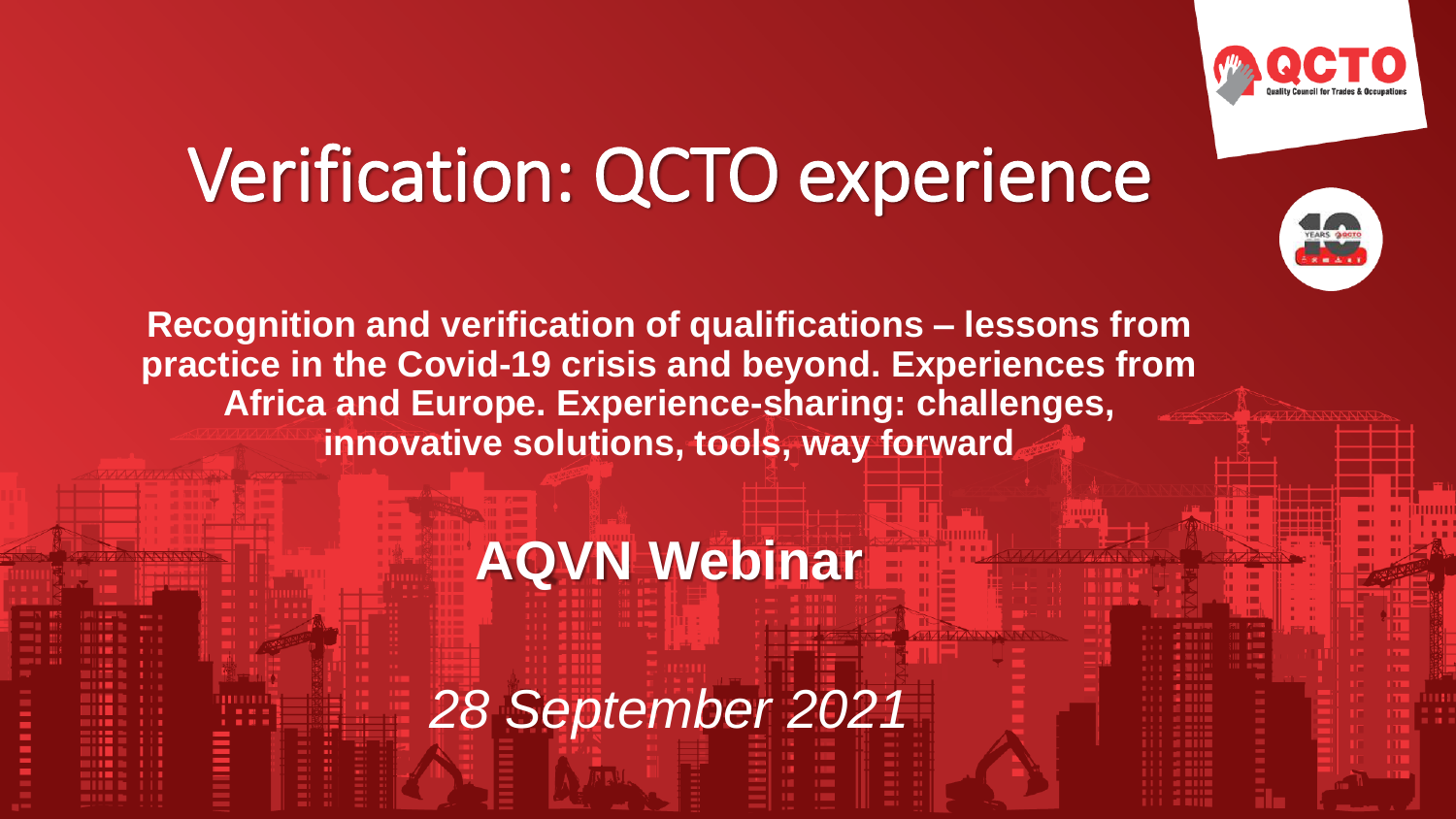



- QCTO and its Vision
- The NQF
- Legislation
- Verification
- Digitisation
- The QCTO online verification process
- Covid-19 impact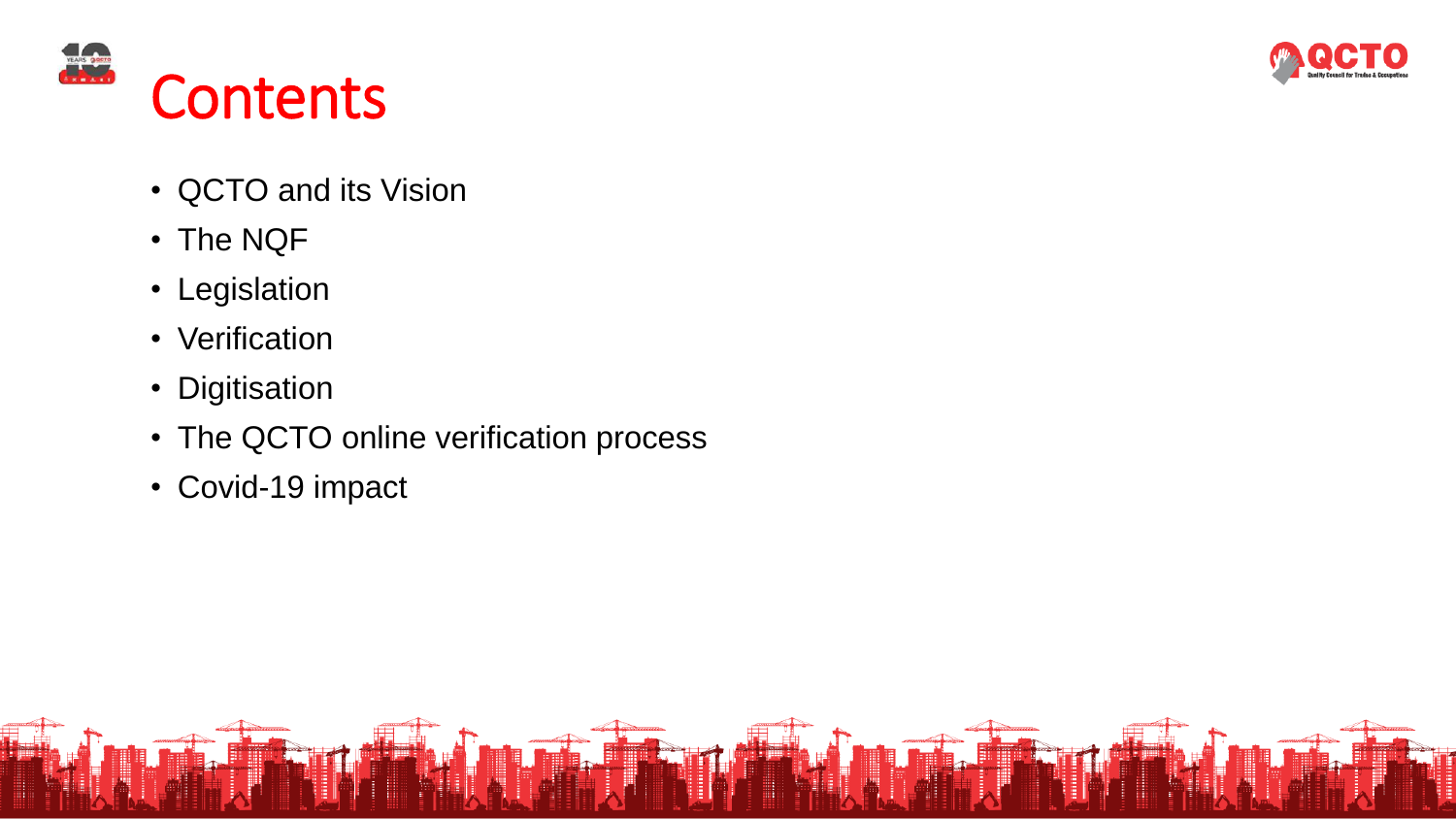

## The QCTO and its Vision

The QCTO is established through the Skills Development Act (SDA) Its mandate is derived from the SDA and the National Qualifications Framework Act (NQF Act) SAQA oversees the implementation of the NQF and work collectively with

the three Quality Councils

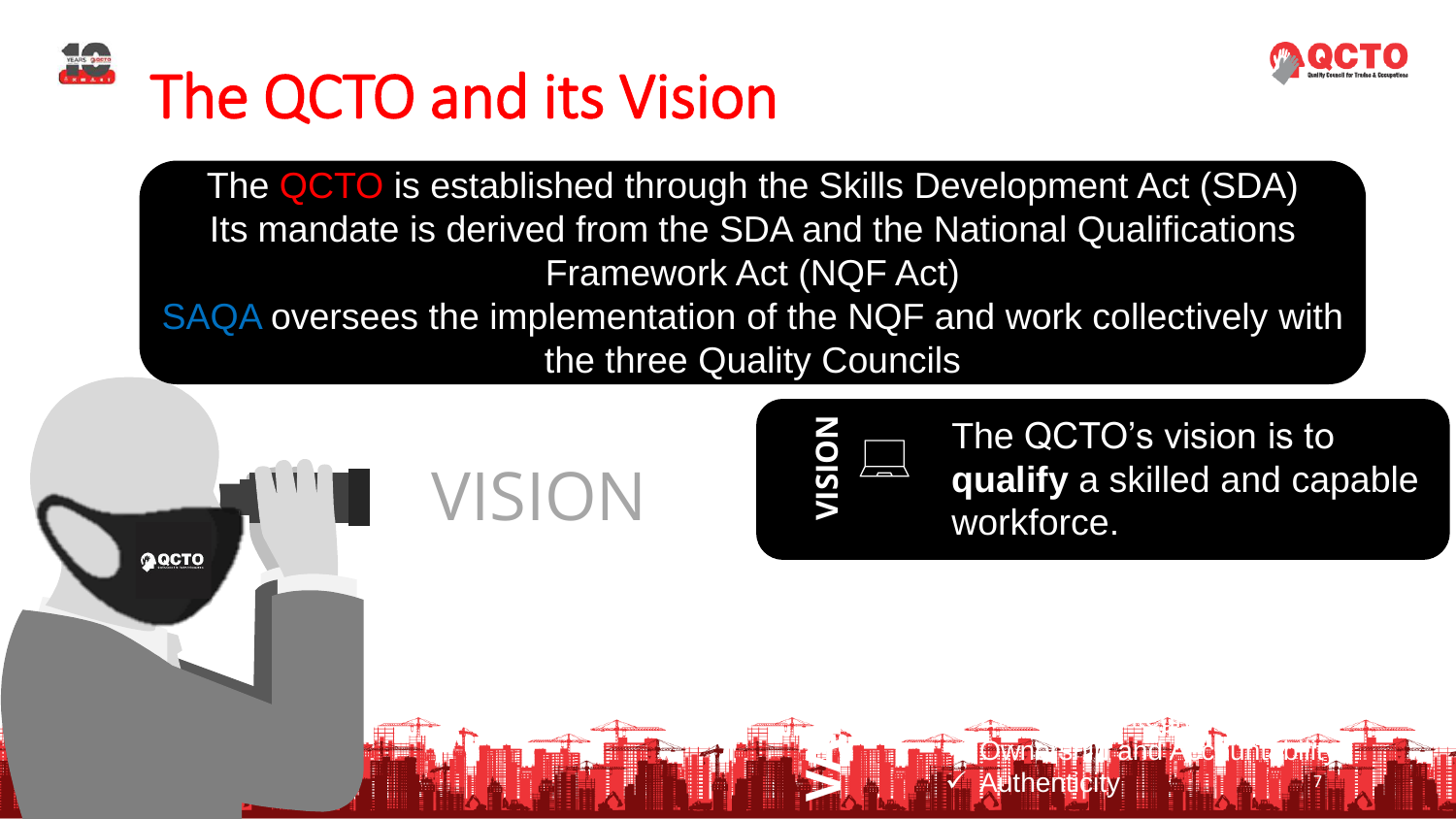#### **E.** The NQF and the three Quality councils and it sub frameworks

| <b>NQF</b><br><b>Level</b> | <b>GFETQSF</b><br><b>Umalusi</b>                                                                                             | <b>OQSF</b><br><b>QCTO</b>                       | <b>HEQSF</b><br><b>CHE</b>              |
|----------------------------|------------------------------------------------------------------------------------------------------------------------------|--------------------------------------------------|-----------------------------------------|
| 10                         |                                                                                                                              |                                                  | <b>Doctorate</b>                        |
| 9                          |                                                                                                                              |                                                  | <b>Masters</b>                          |
| 8                          |                                                                                                                              | <b>Specialised Occupational Diploma</b>          | <b>Honours and Postgraduate Diploma</b> |
| $\overline{7}$             |                                                                                                                              | <b>Advanced Occupational Diploma</b>             | <b>Bachelor's Degree</b>                |
| 6                          |                                                                                                                              | <b>Occupational Diploma</b>                      | <b>Advanced Certificate/ Diploma</b>    |
| 5                          |                                                                                                                              | <b>Higher Occupational Certificate</b>           | <b>Higher Certificate</b>               |
| 4                          | <b>National Senior Certificate</b><br><b>National Certificate Vocational</b><br><b>National Senior Certificate Technical</b> | <b>National Occupational Certificate</b>         |                                         |
| $\overline{3}$             | <b>Intermediate Certificate</b>                                                                                              | <b>Intermediate Occupational</b><br>Certificate  |                                         |
| $\overline{2}$             | <b>Elementary Certificate</b>                                                                                                | <b>Elementary Occupational</b><br>$C$ ortificato | $\sim$ 4                                |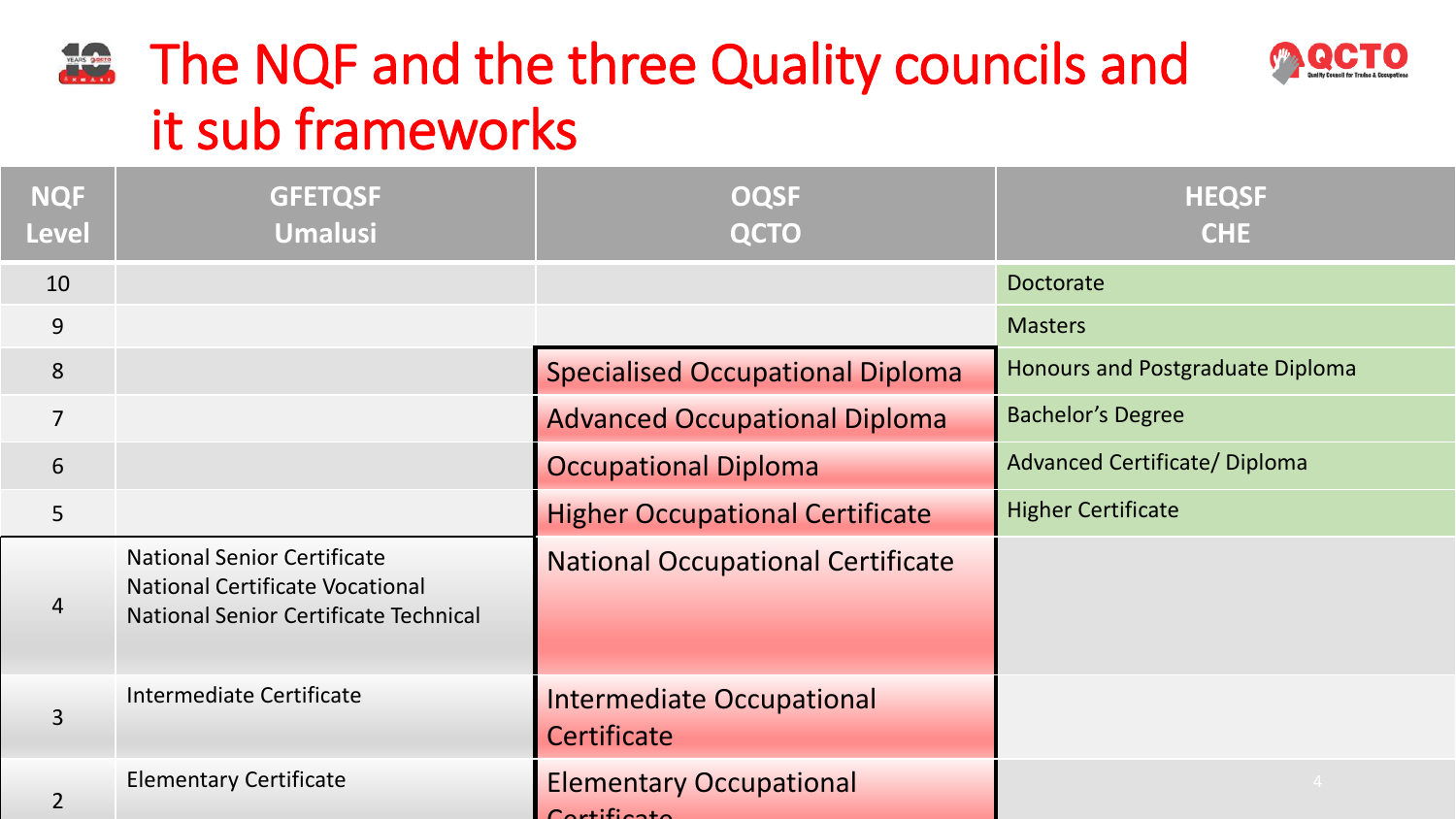

#### Legislative Framework



- Skills Development Act (SDA), 1998 (Act No. 97 of 1998) as amended
- National Qualifications Framework (NQF) Act, 2008 (Act No. 67 of 2008), as amended
- Occupational Qualifications Sub Framework (OQSF) Policy
- The Protection of Personal Information Act
- Promotion of Administrative Justice Act
- Promotion of Access to Information Act
- And the following QCTO policies:
- Policy for the certification of learner achievements for trades and occupational qualifications on the Occupational Qualifications Sub-framework (OQSF)
- Policy for Verification of Trades and Occupational Qualifications, on the OQSF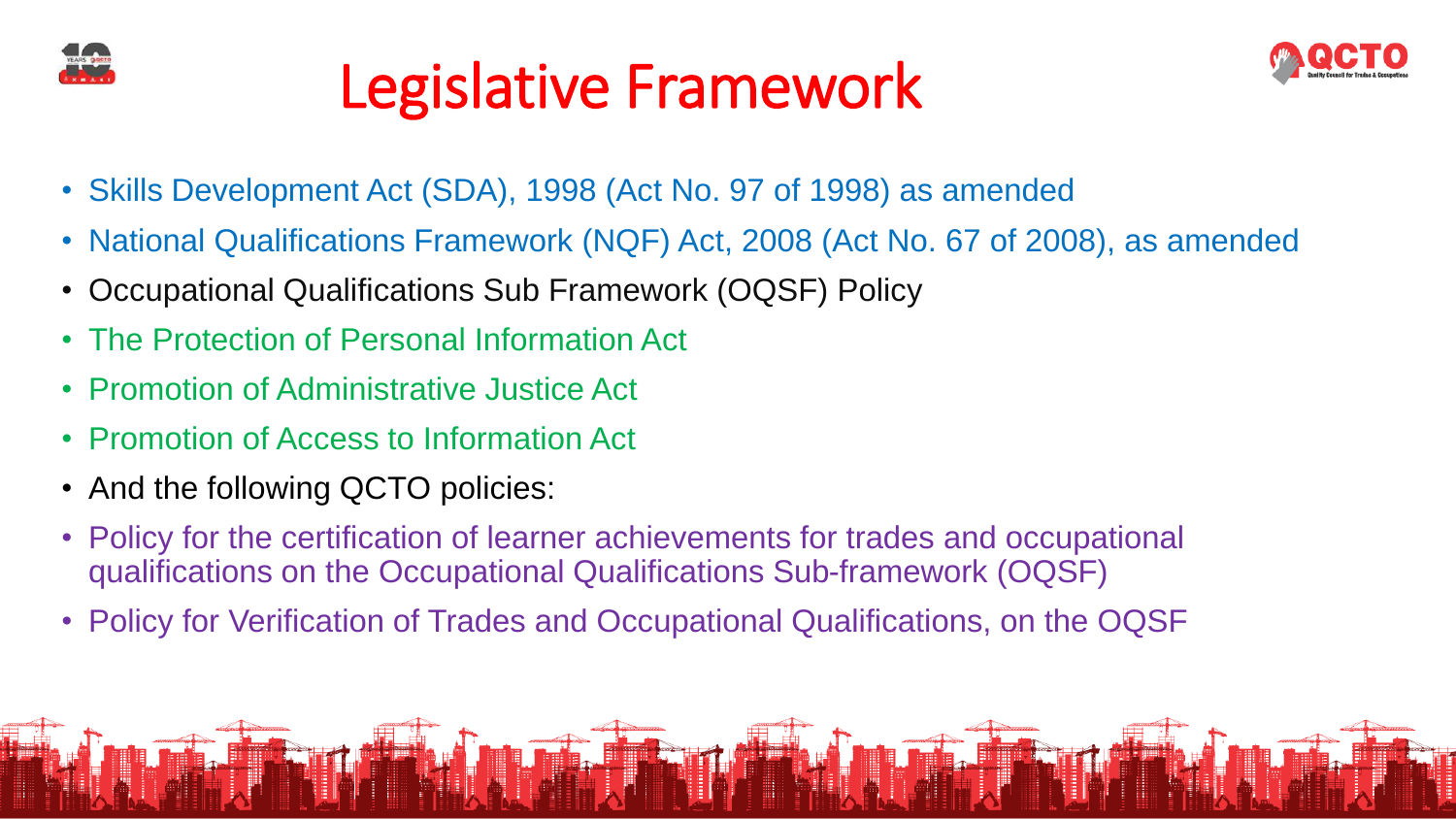



- To verify something means:
	- being able to provide convincing evidence that it is true. There is some doubt as to whether it is true or not.

- In the South African context:
	- SAQA through the NQF Act
	- QCTO issuing authority and its certification mandate (Skill Development Act)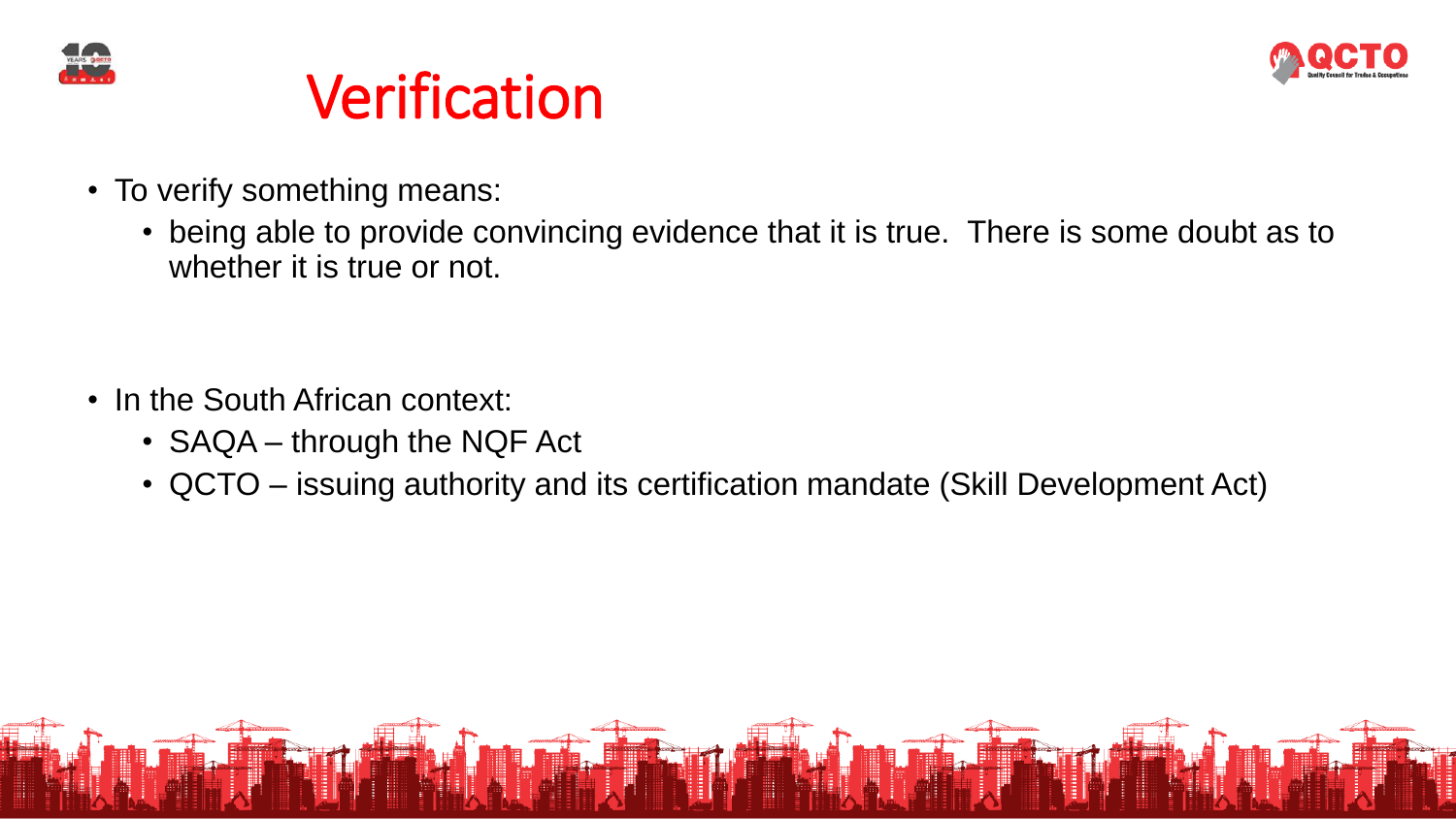





- The QCTO verifies all certificates it issues against its certification database. Certificate paper have adequate security features and tracking of all base stock against issued certificates are crucial in its certification process.
- As part of the historical data Not all records are available in electronic format and will require a manual search through archived paper based records to confirm the issuing of a certificate in such a case.
- The challenge in many instances is that the printed copies are fragile and in some instances damaged and not easily readable or records are lost over the years and interpretation of data for the final result outcome is complex.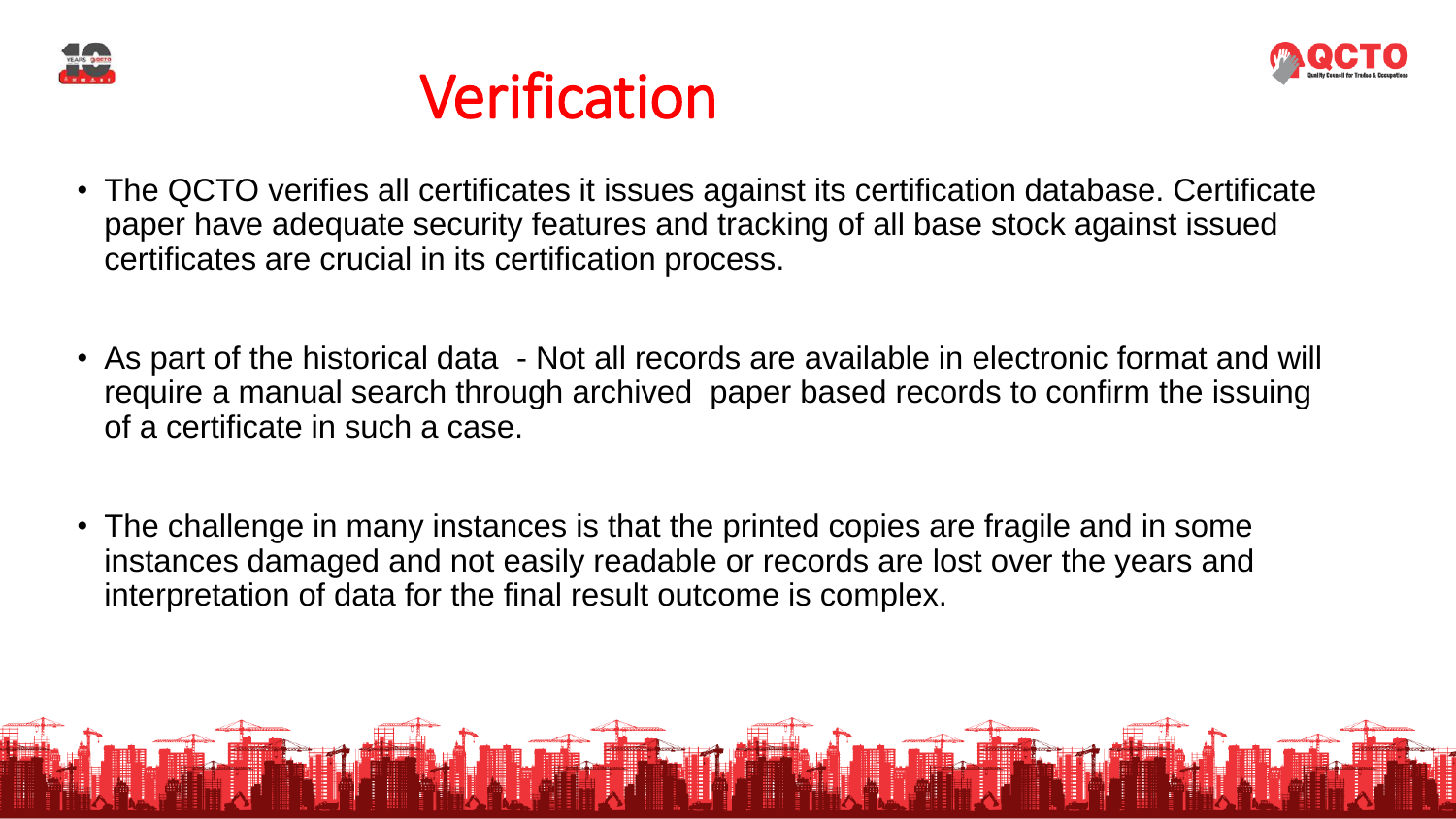



### Digitisation of paper based records

- The QCTO commenced with a funded digitisation project (National Skills Fund) in March 2019 to get as many of the paper based certification records digitised and available for verification. This project will be completed in June 2022.
- The actual scanning of records commenced during the Level 4 lockdown in June 2020 on the QCTO premises.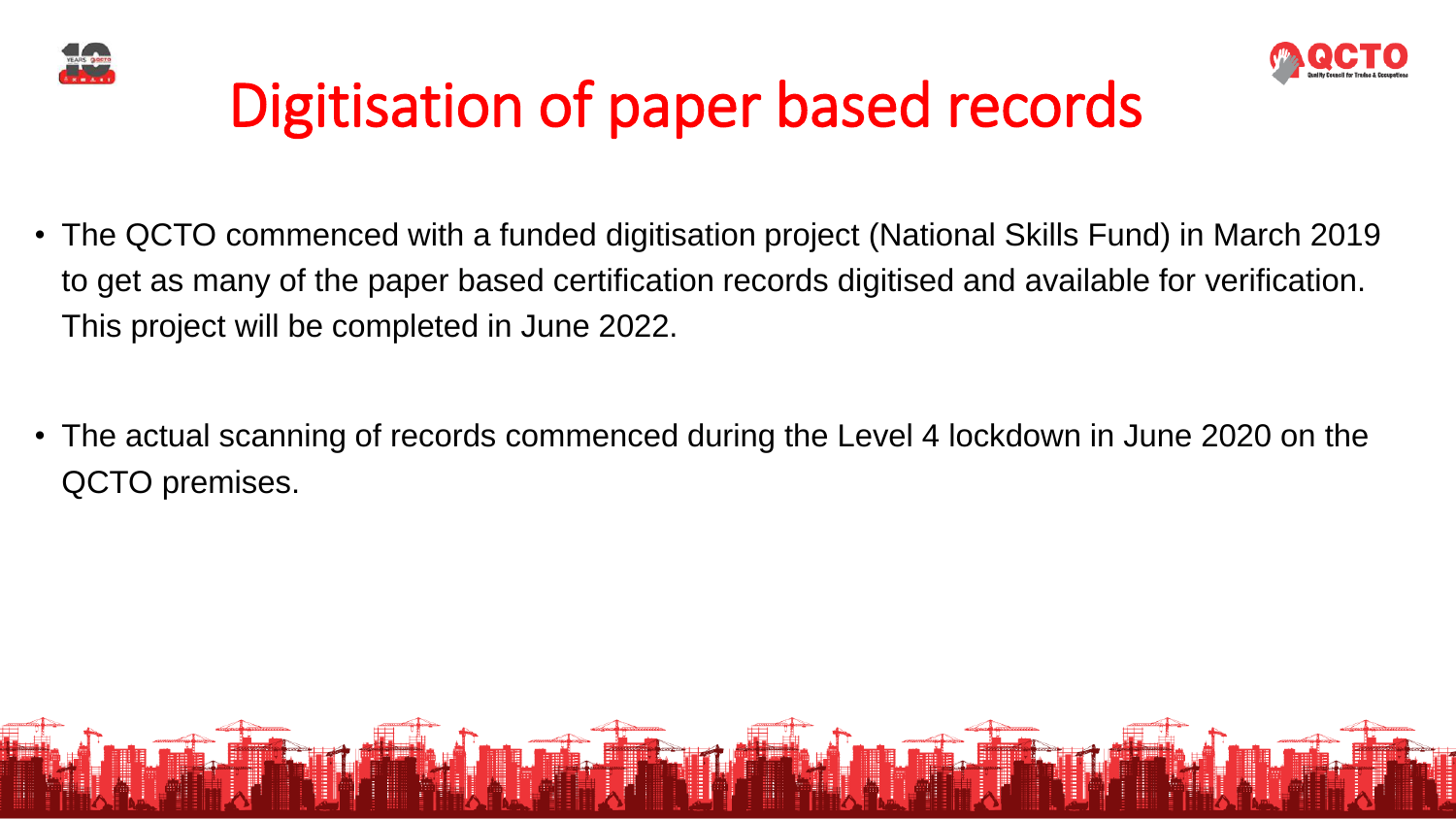#### Digitisation of paper based records



- The QCTO has scanned just over 3 million pages from records in hard copy and also scanned 181 000 pages from various record books where multiple learner records are recorded to indicate achievement of a qualification and its certification status which are only available in such books. The plan is to finalise all scanning by end of November 2021.
- The double data capturing process ensures that each image is supported with a digital record to allow for the replacement of a lost certificate and verification of a certificate without consulting a paper document.
- All data will be migrated to the QCTO certification database and records with a qualification achievement will be submitted to the National Records Database maintained by SAQA.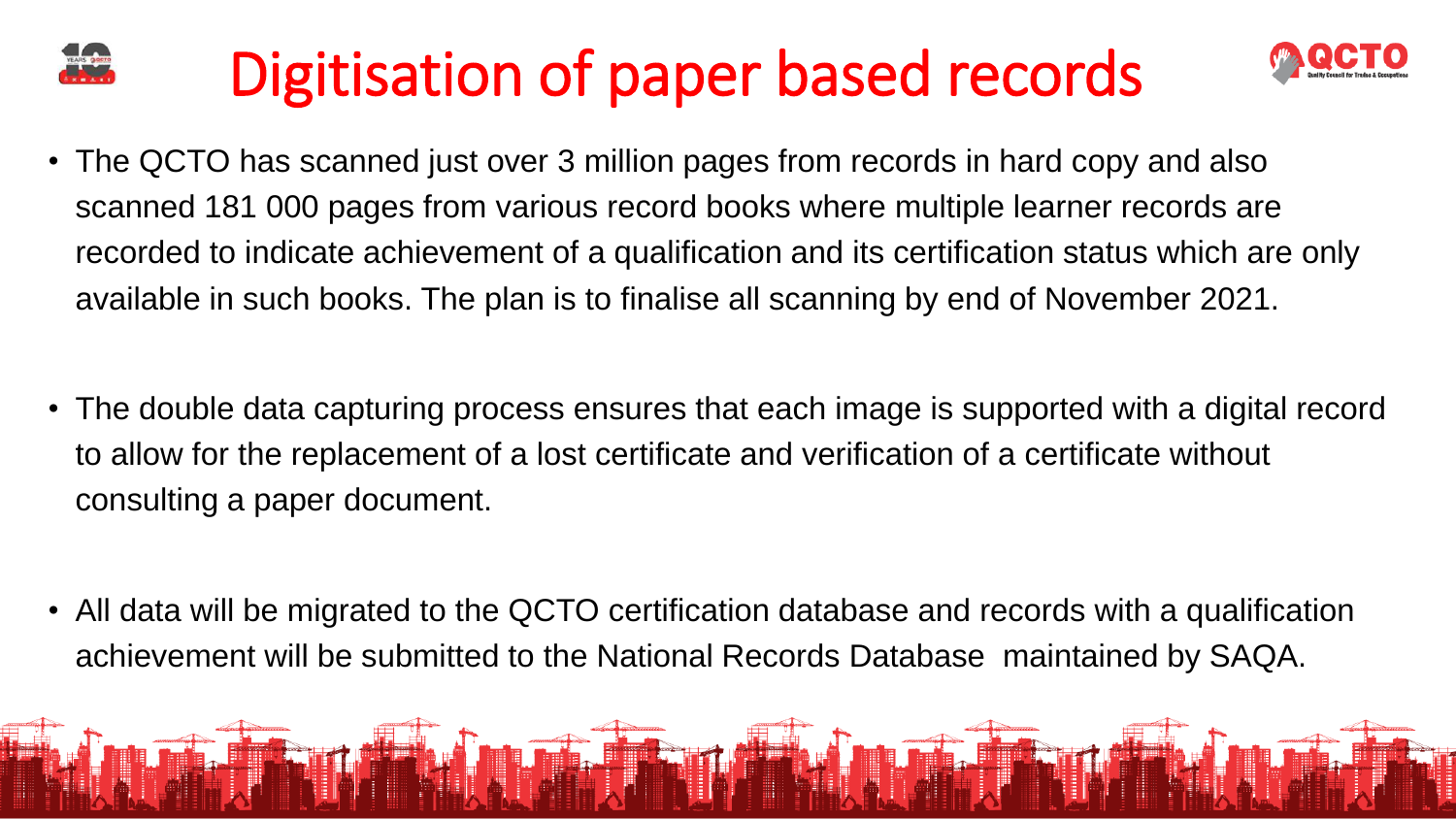



- The QCTO developed a new Certification and Verification system in 2019 and was just in time to ensure that as a result of the extended lockdown when personnel could not go to offices to attend to manual verification requests, the QCTO could implement its online verification platform.
- The online platform links to all QCTO certification databases and was implemented on 1 July 2020 to allow for all verification requests to be completed using the new format.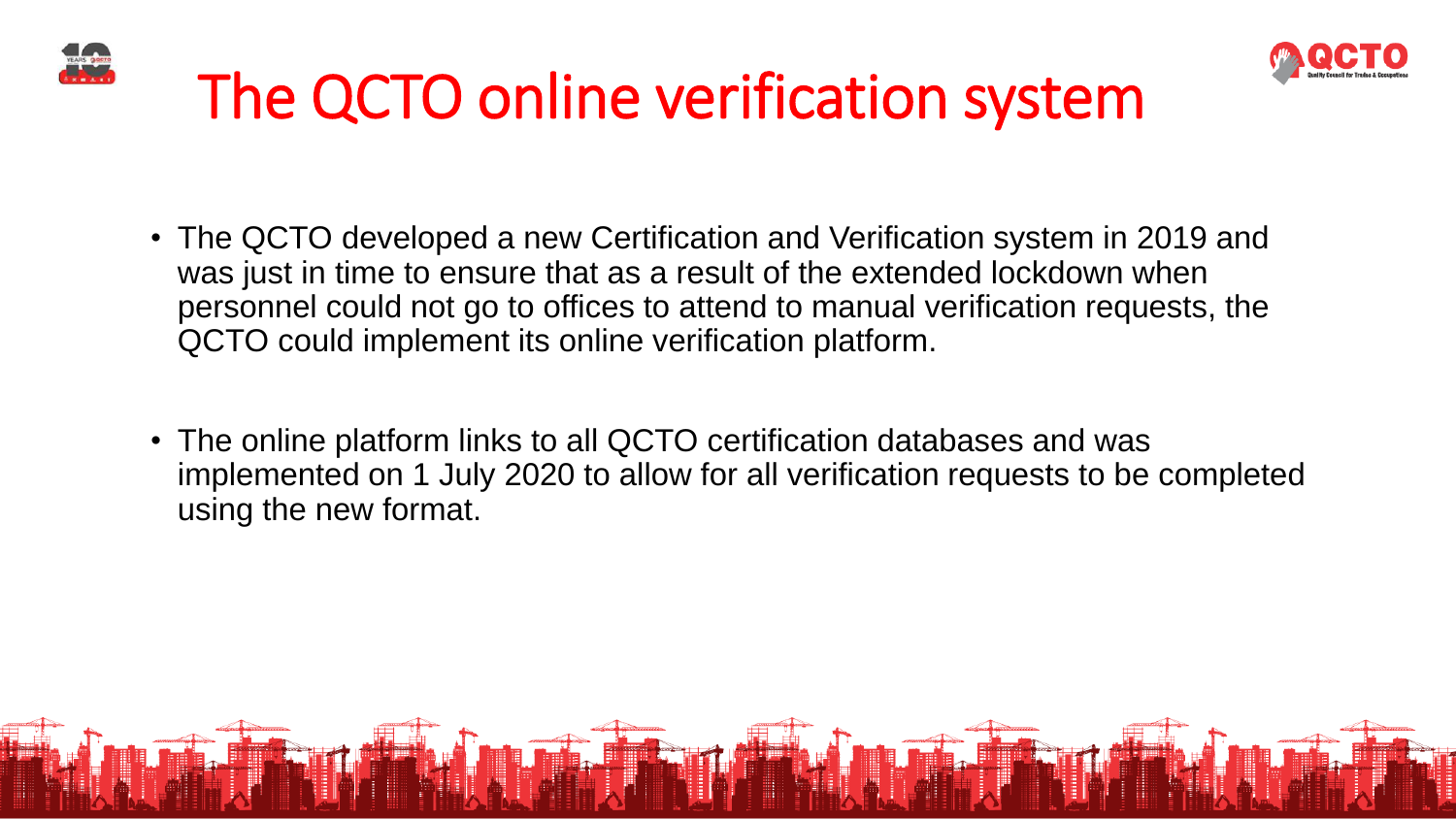



- Audit trails on all transaction on the system
- Service Level Agreements with all clients
- Registered users on the online system.
- A lost cost fee charged
- The client captures the information from the copy of the certificate to be verified directly onto the online platform
- Online process comparing data on all records on the QCTO certification databases for an outcome
- Instant feedback as 'Confirmed' should the information as captured by the client correspond in all aspects with the certified information on the QCTO certification database
- Notifications through email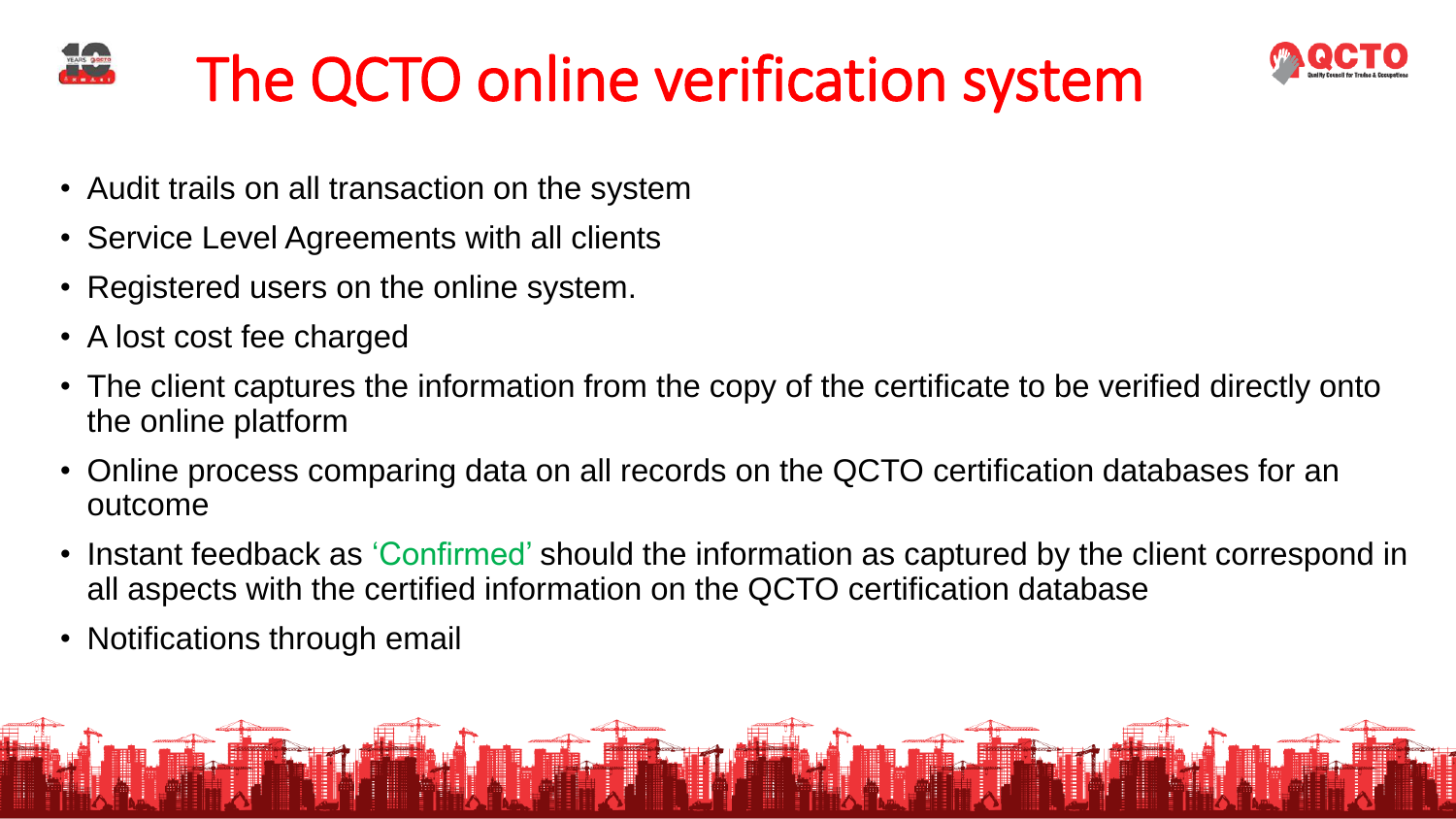



- The QCTO Verification client is required to upload a copy of the certificate verified to every request.
- Where the information differs the feedback will be 'Unconfirmed' in such an instance with a reason supplied.
- This record is verified for accuracy three times, i.e.
	- $\checkmark$  The first QCTO staff member who determines where the error is and what the reasons may be;
	- $\checkmark$  Peer validation should the error be a spelling error in name and/or surname and all other information are confirmed - the feedback is overturned to 'Confirmed'; and
	- $\checkmark$  Supervisor validation where records are 'Unconfirmed' by the QCTO staff member and a reason is provided to assist the client in understanding the feedback and possibility of a misrepresented record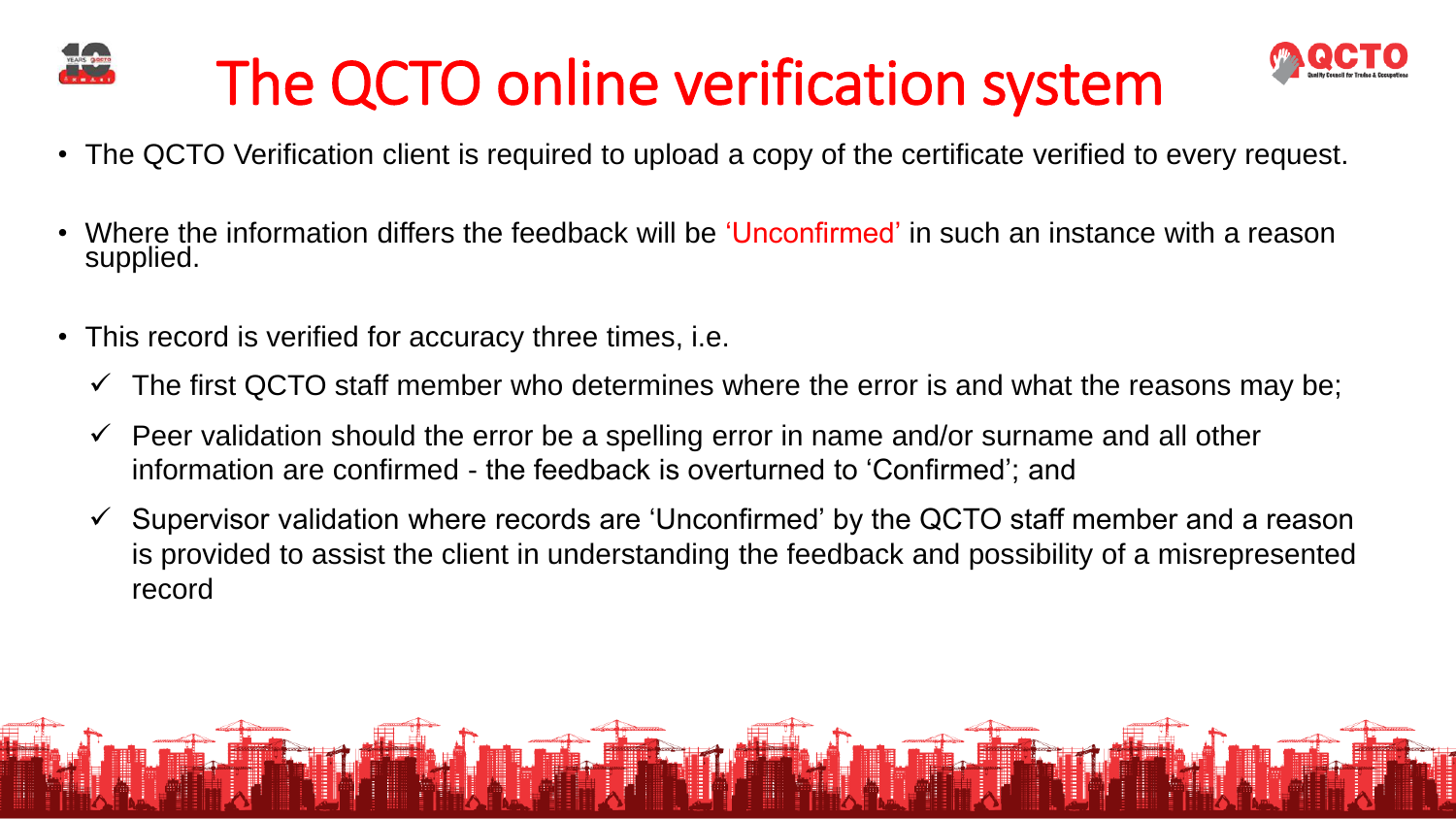



- Regular workshops with its clients and training for all user on the system
- Feedback from clients on the online process indicated that the clients are satisfied feedback on confirmed records are done in real time and generally feedback is done on the same day even where manual intervention is required.
- Records where paper copies must be consulted is done within a maximum of 5 days turnaround time.
- The online service provides 'instant' feedback even over weekends, public holidays and after hours on all confirmed verification outcomes.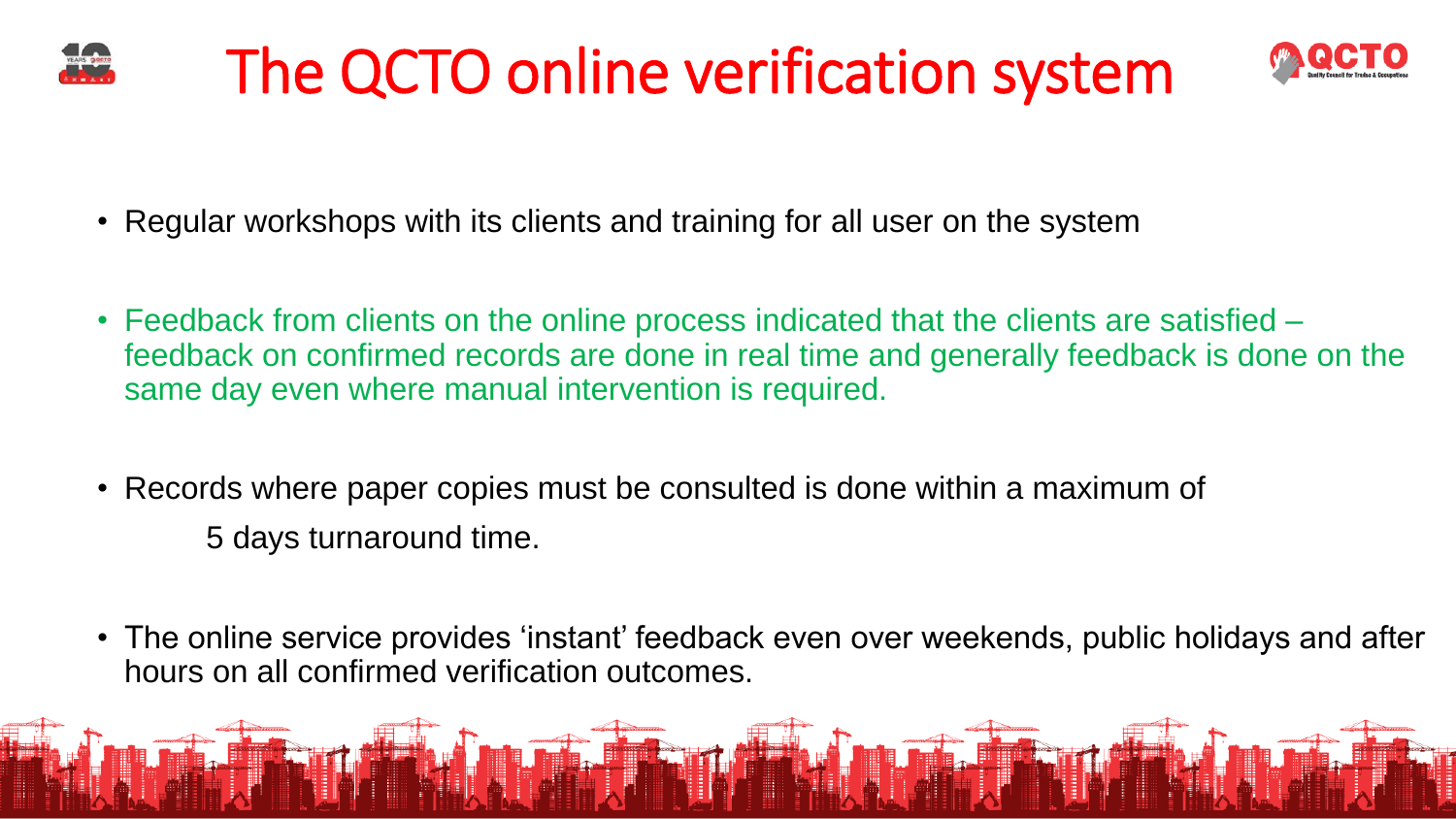



- The switch from paper-based verification to online has, however, had its teething issues in the roll-out as not all clients were initially prepared for remote working and/or online operations but this has improved.
- This also require good internet access and tools of trade for all clients to work remotely.
- Data submitted for verification rely on the verification client accuracy in capturing data from the physical certificate presented
- The certificate attached to the online request for verification assist the QCTO to determine possibly reason for misrepresentation in an unconfirmed record
- Submits data with regard to misrepresentation to SAQA's who reports such data to the Minister of Higher Education, Science and Innovation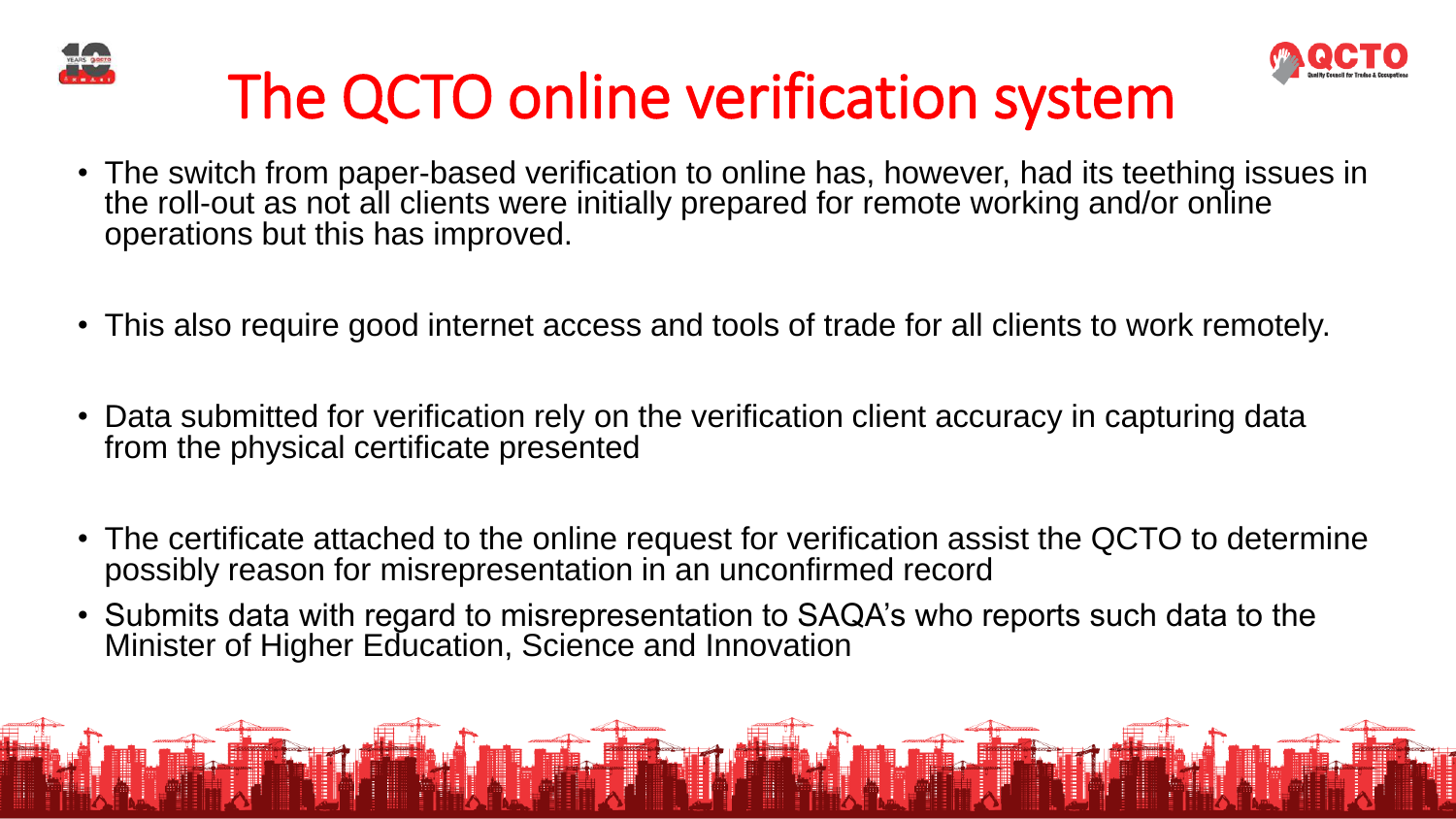#### QR codes: real-time **The Sea** verification – printed on certificates



| <b>Surname</b>                 | GW                                                              |
|--------------------------------|-----------------------------------------------------------------|
| <b>First Names</b>             | <b>THAN</b><br>PEAR                                             |
| <b>ID Number</b>               | 00011206                                                        |
| Date of birth                  | 2000/01/12                                                      |
| Qualification<br><b>Title</b>  | Occupational<br>Certificate: Health<br><b>Promotion Officer</b> |
|                                |                                                                 |
| <b>NQF Level</b>               | 3                                                               |
| <b>Qualification</b><br>ID     | 94597                                                           |
| <b>Date</b><br><b>Assessed</b> | 2019/10/17                                                      |
| Date<br><b>Certificate</b>     | 2021/02/04                                                      |

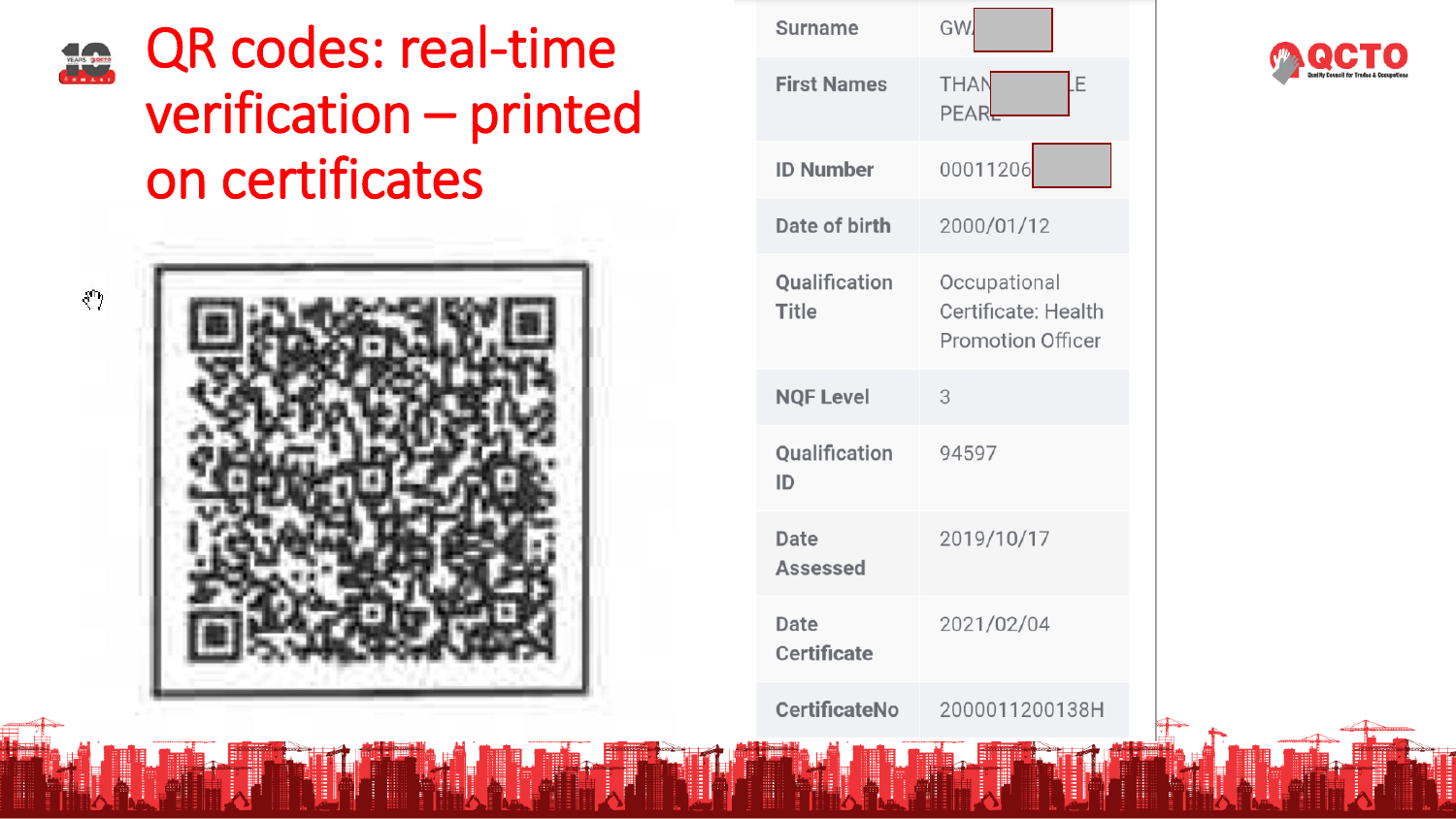



#### The impact of COVID-19

- The impact of COVID-19 Comparing overall number or records received for verifications in Q1:2019; Q1:2020 and Q1:2021; as well as the number of Misrepresented records for the same period.
- In the early days of Lockdown (Q1:2021) where everyone was trying to adapt to the changes and the new way of working the number of records shown are very low compared to Q1:2019 when conditions improved and more appointments and job opportunities are now avaialble.
- For Q1:2021, though there is still lockdown it seems that there is an increase in the requests for verification of the authenticity of certificate and confirming qualifications for job opportunities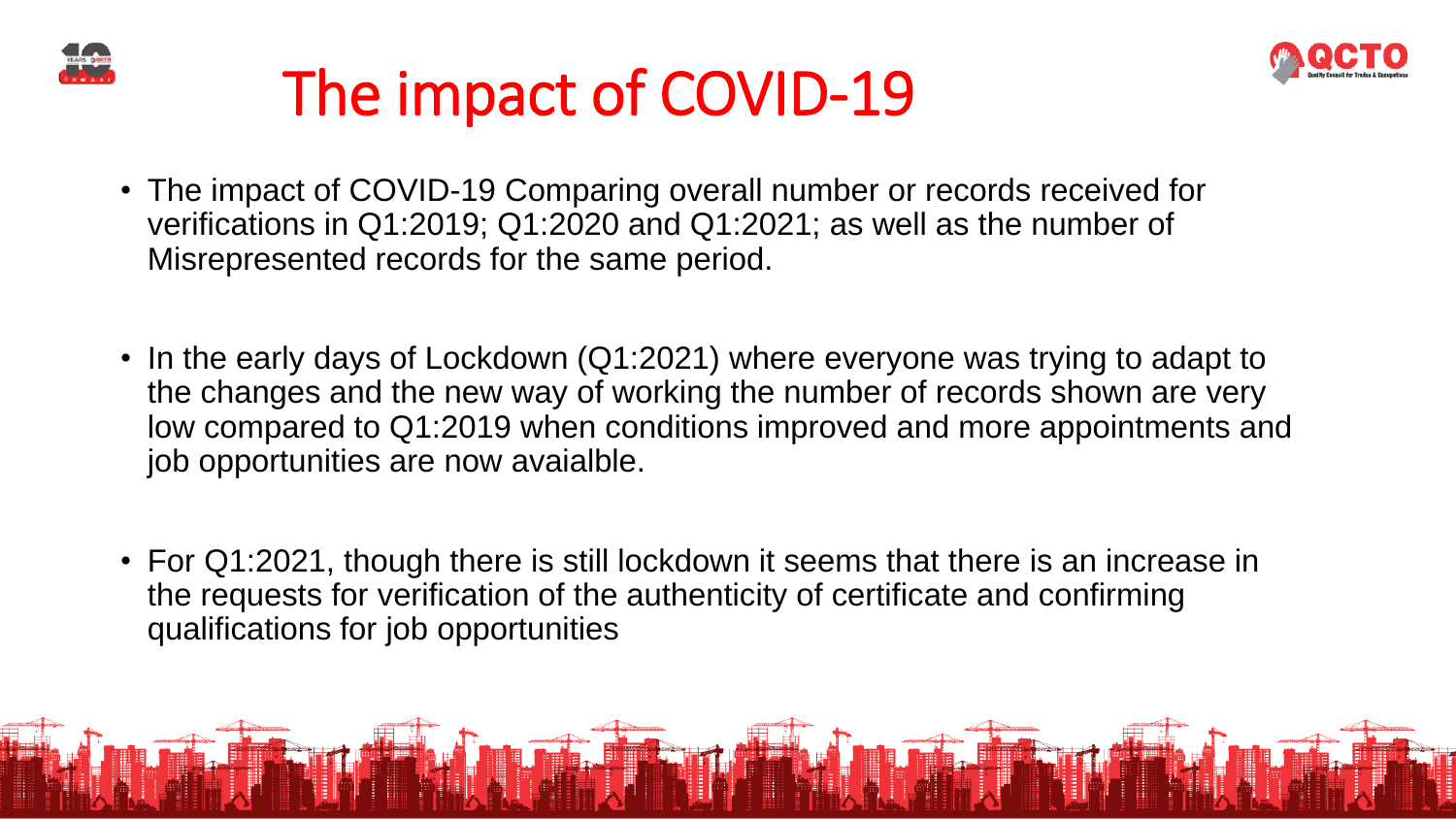#### 1st quarter comparison for 2019, 2020 and **REGIO** 2021 on verification requests received

**TotalVerifiedRecords**

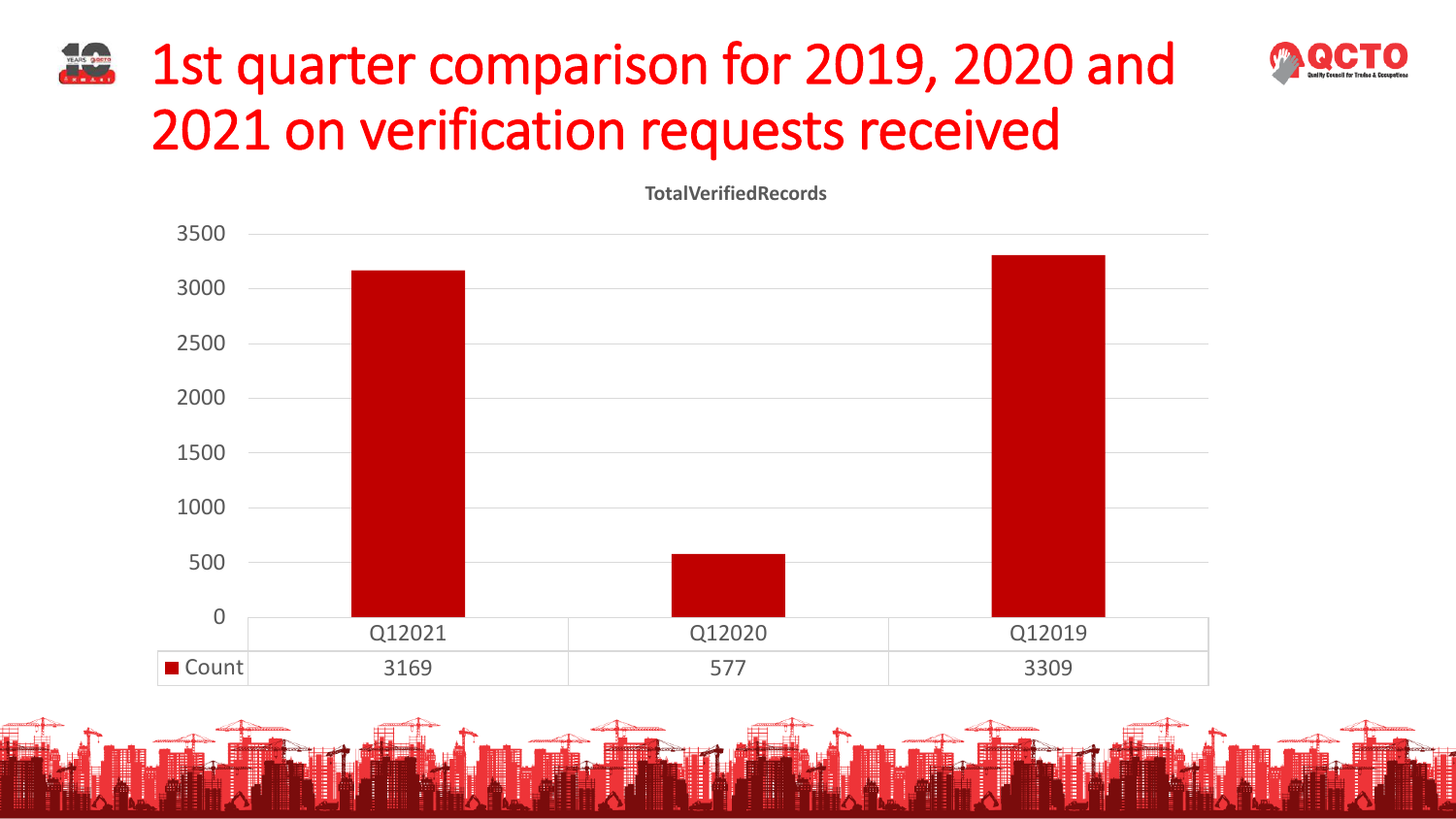



Q12021 Q12020 Q12019 Count 271 28 28 28 28 0 50 100 150 200 250 300

**MisrepresentedRecords**

As the unemployment rate increase as a result of the Lockdown and impact on the growth in Economy and job opportunities - more people are desperate to find jobs with misrepresented certificates.